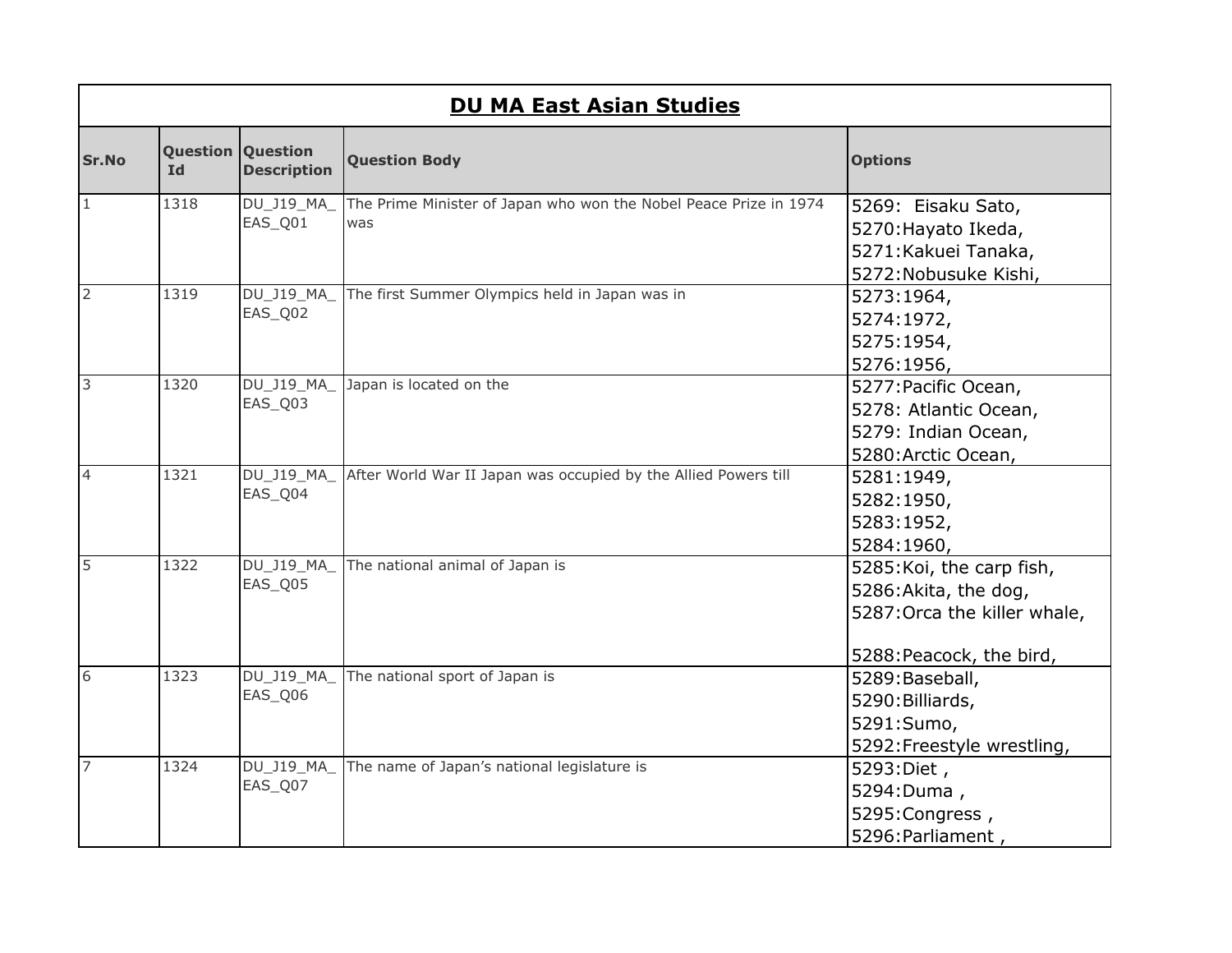| 8  | 1325 | DU_J19_MA_<br>EAS_Q08 | The Japanese Emperor's Throne was known as                           | 5297: The Golden Throne,               |
|----|------|-----------------------|----------------------------------------------------------------------|----------------------------------------|
|    |      |                       |                                                                      | 5298: The Peacock Throne,              |
|    |      |                       |                                                                      | 5299: The Chrysanthemum                |
|    |      |                       |                                                                      | Throne,                                |
|    |      |                       |                                                                      | 5300: The Vice Regal Throne,           |
| 9  | 1326 | <b>DU J19 MA</b>      | Traditional Japanese dress is called as the                          | 5301: Sarong,                          |
|    |      | EAS_Q09               |                                                                      | 5302: Chador,                          |
|    |      |                       |                                                                      | 5303: Kimono,                          |
|    |      |                       |                                                                      | 5304: Kilt,                            |
| 10 | 1327 | DU_J19_MA_            | The country defeated by Japan in 1904-05 was                         | 5305: China,                           |
|    |      | EAS_Q10               |                                                                      | 5306: Russia,                          |
|    |      |                       |                                                                      | 5307: Korea,                           |
|    |      |                       |                                                                      | 5308: Vietnam,                         |
| 11 | 1417 | DU_J19_MA_            | Which Country is not a party to the South China Sea dispute ?        | 5665: China,                           |
|    |      | EAS_Q100              |                                                                      | 5666: Japan,                           |
|    |      |                       |                                                                      | 5667: Vietnam,                         |
|    |      |                       |                                                                      | 5668: Philippines,                     |
| 12 | 1328 | DU_J19_MA_            | The main islands comprising Japan are                                | 5309: Four,                            |
|    |      | EAS_Q11               |                                                                      | 5310:Twelve,                           |
|    |      |                       |                                                                      | 5311: Three Thousand,                  |
|    |      |                       |                                                                      | 5312:Two,                              |
| 13 | 1329 | DU_J19_MA_            | Modernization began in Japan under Emperor                           | 5313: Meiji,                           |
|    |      | EAS_Q12               |                                                                      | 5314: Showa,                           |
|    |      |                       |                                                                      | 5315: Hirobumi,                        |
|    |      |                       |                                                                      | 5316: Akihito,                         |
| 14 | 1330 | DU_J19_MA_            | The Party which has been in power for the longest period in Japan is | 5317: The Liberal Democratic           |
|    |      | EAS_Q13               |                                                                      | Party,<br>5318: Nippon Isshin no kai,  |
|    |      |                       |                                                                      | 5319: The Communist Party<br>of Japan, |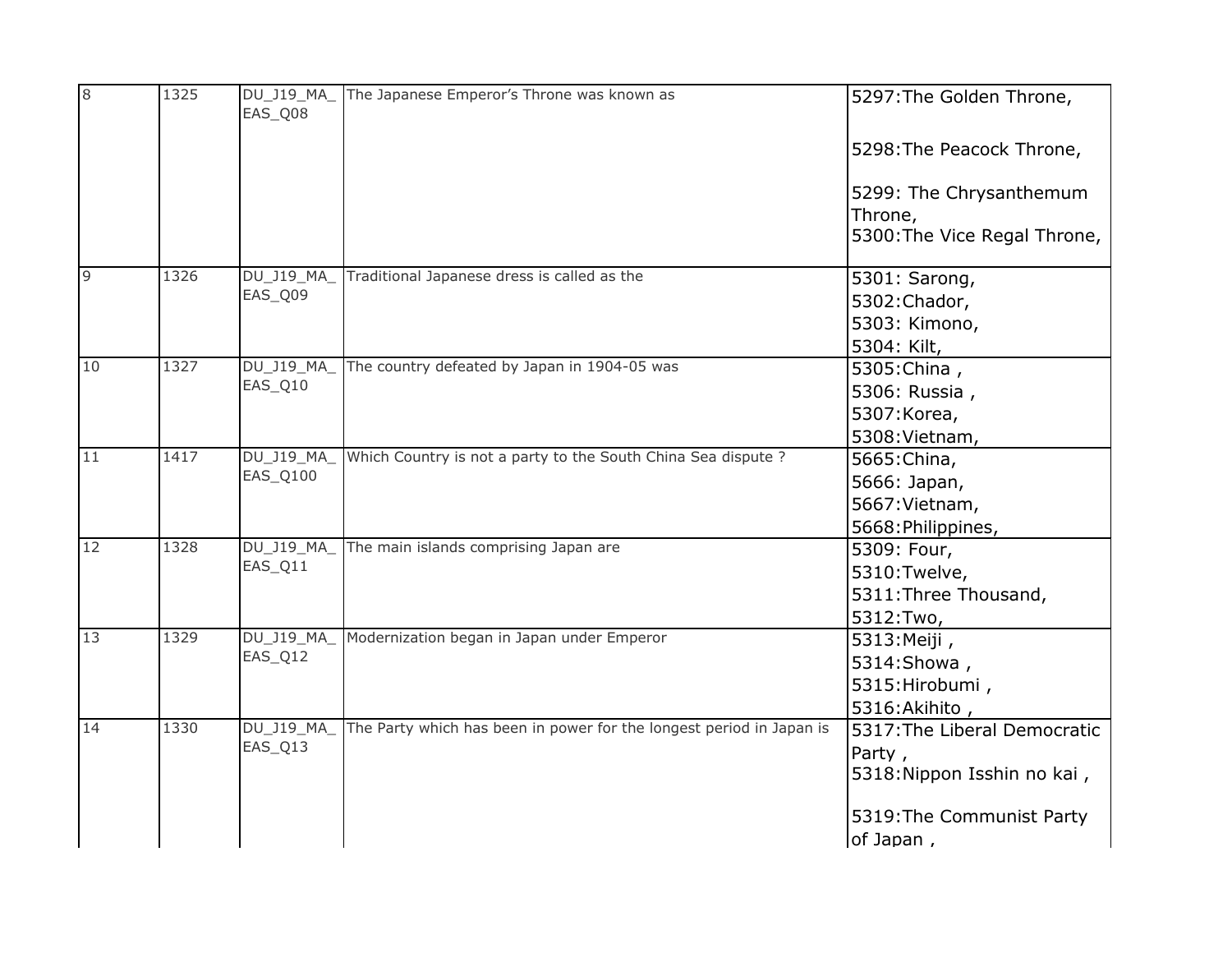|    |      |                  |                                                                        | 5320: Party of Hope,         |
|----|------|------------------|------------------------------------------------------------------------|------------------------------|
| 15 | 1331 | DU_J19_MA_       | In the Japanese calendar World War II would come under the Era         | 5321: The Heisei Era,        |
|    |      | EAS_Q14          | known as                                                               | 5322: The Meiji Era,         |
|    |      |                  |                                                                        | 5323: The Showa Era,         |
|    |      |                  |                                                                        | 5324: The Taisho Era,        |
| 16 | 1332 | DU_J19_MA_       | Justice Radhabinod Pal is well known in Japan for his                  | 5325: Mastery over the       |
|    |      | EAS_Q15          |                                                                        | Japanese Language,           |
|    |      |                  |                                                                        | 5326: Collection of Japanese |
|    |      |                  |                                                                        | Swords,                      |
|    |      |                  |                                                                        | 5327: Skill in Japanese      |
|    |      |                  |                                                                        | painting,                    |
|    |      |                  |                                                                        | 5328: Dissenting judgment,   |
| 17 | 1333 | DU_J19_MA_       | The Iron and Steel Industry of which country is fully dependent on     | 5329: India,                 |
|    |      | EAS_Q16          | imported raw materials?                                                | 5330: Japan,                 |
|    |      |                  |                                                                        | 5331: China,                 |
|    |      |                  |                                                                        | 5332: South Korea,           |
| 18 | 1334 | DU_J19_MA_       | Article 9 of the Japanese constitution of 1947 refers to               | 5333: Fundamental rights of  |
|    |      | EAS_Q17          |                                                                        | the citizens,                |
|    |      |                  |                                                                        | 5334: Fundamental duties of  |
|    |      |                  |                                                                        | the citizens,                |
|    |      |                  |                                                                        | 5335: Emperor's              |
|    |      |                  |                                                                        | prerogatives,                |
|    |      |                  |                                                                        | 5336: Renunciation of war,   |
| 19 | 1335 | DU_J19_MA_       | Rabindranath Tagore visited Japan in the year                          | 5337:1913,                   |
|    |      | EAS_Q18          |                                                                        | 5338:1914,                   |
|    |      |                  |                                                                        | 5339:1915,                   |
|    |      |                  |                                                                        | 5340:1916,                   |
| 20 | 1336 | <b>DU J19 MA</b> | People's Republic of China established diplomatic relations with Japan | 5341:1972,                   |
|    |      | EAS_Q19          | in the year                                                            | 5342:1976,                   |
|    |      |                  |                                                                        | 5343:1949,                   |
|    |      |                  |                                                                        | 5344:1952,                   |
| 21 | 1337 |                  | DU_J19_MA_ How was Buddhism transmitted to China.                      | 5345: Via the Silk Road,     |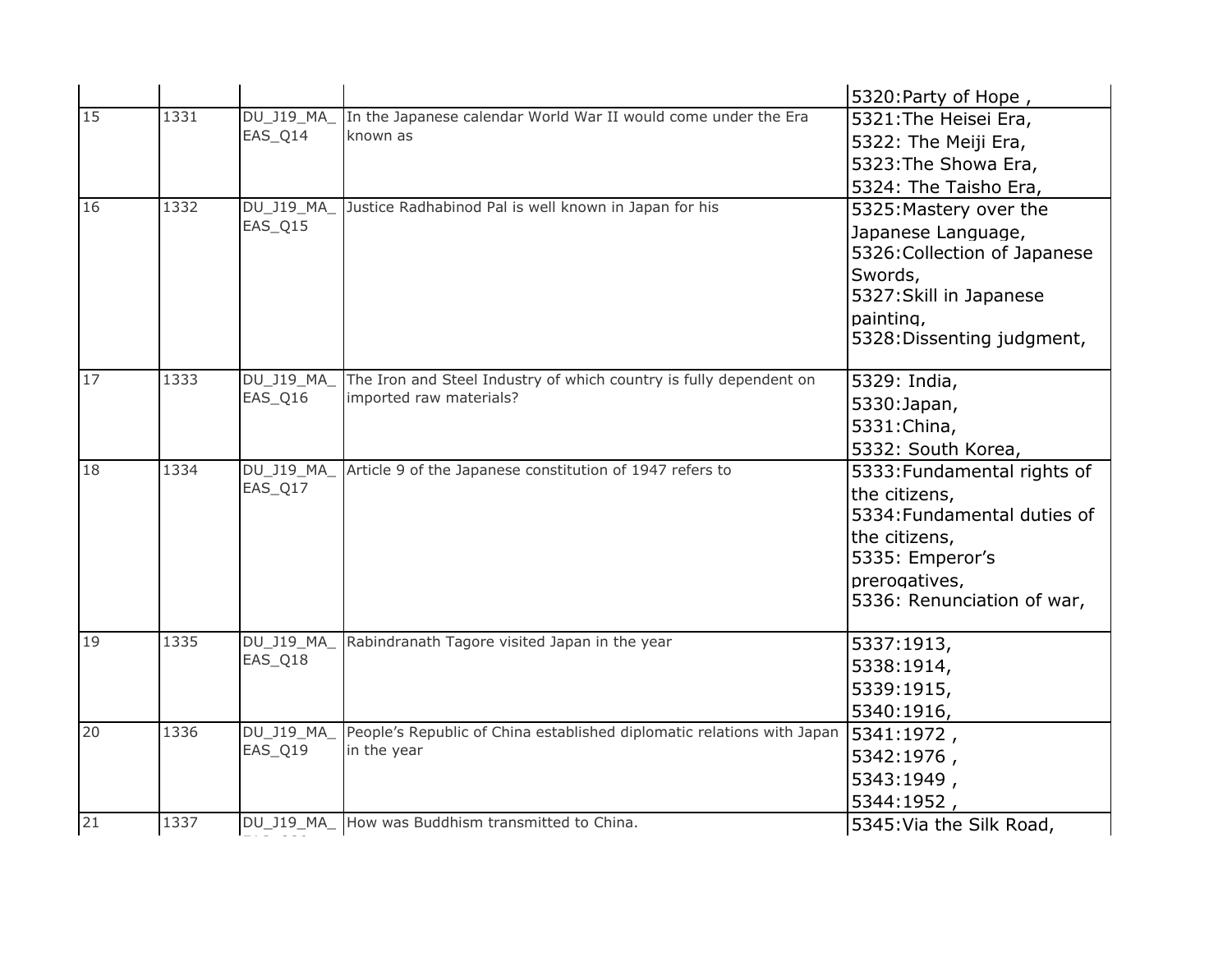| 22 | 1338 | EAS_Q20<br>DU_J19_MA_ | Which of the following regions was NOT connected by the Silk Road.  | 5346: Via the maritime<br>traders,<br>5347: Via the Indian<br>Buddhist visitors to China,<br>5348: Via the Chinese<br>visitors to India,<br>5349: Korea,                                                                                                                                                                                                                                              |
|----|------|-----------------------|---------------------------------------------------------------------|-------------------------------------------------------------------------------------------------------------------------------------------------------------------------------------------------------------------------------------------------------------------------------------------------------------------------------------------------------------------------------------------------------|
|    |      | EAS_Q21               |                                                                     | 5350: Persia,<br>5351:Rome,<br>5352: Russia,                                                                                                                                                                                                                                                                                                                                                          |
| 23 | 1339 | DU J19 MA<br>EAS_Q22  | The central tenet of Chinese philosophy of Taoism is:               | 5353: Ancestor worship,<br>5354: Nature worship,<br>5355: King worship,<br>5356: Heavenly Gods,                                                                                                                                                                                                                                                                                                       |
| 24 | 1340 | DU_J19_MA_<br>EAS_Q23 | The notion of 'five relations' is associated with the philosophy of | 5357: Taoism,<br>5358: Confucianism,<br>5359: Buddhism,<br>5360: Legalism,                                                                                                                                                                                                                                                                                                                            |
| 25 | 1341 | DU_J19_MA_<br>EAS_Q24 | Why is China referred to as Middle Kingdom?                         | 5361: Because it was<br>believed to be at the center<br>of all civilizations,<br>5362: Because it was<br>believed to be the most<br>advanced civilization of the<br>world.<br>5363: Because it was<br>believed to be an ideal<br>civilization which every other<br>kingdom in East Asia<br>emulated<br>5364: Because it was<br>believed to be the oldest<br>civilization of the East Asian<br>region. |
| 26 | 1342 | DU_J19_MA_            | The Communist Party of China was founded in 1921 by                 | 5365: Mao Zedong,                                                                                                                                                                                                                                                                                                                                                                                     |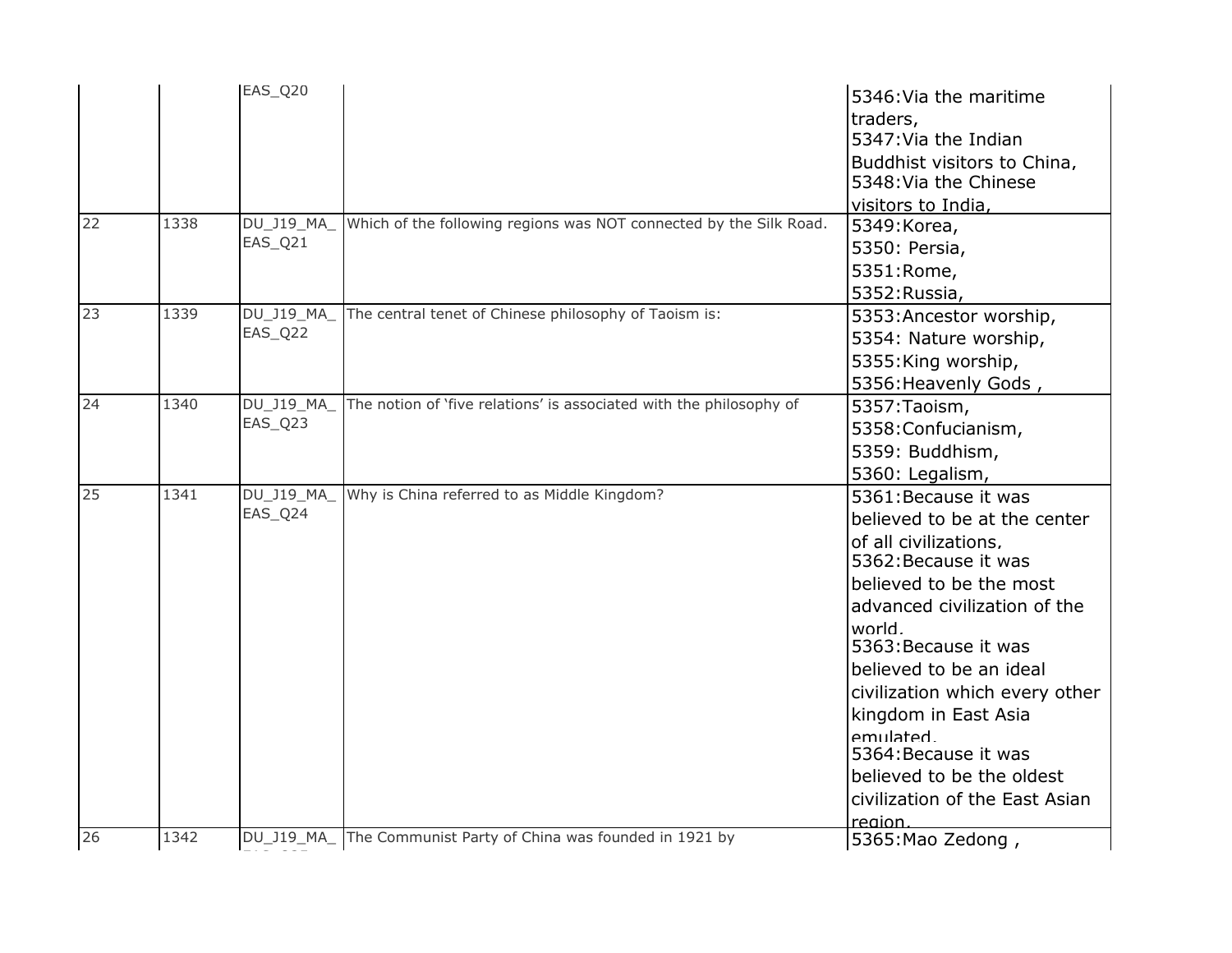|    |      | EAS_Q25               |                                                                                                                | 5366: Chen Duxiu,<br>5367: Liu Shaoqi,<br>5368: Li Lisan,                                                                                                                                                                                                                                                                                                                                                                                                                       |
|----|------|-----------------------|----------------------------------------------------------------------------------------------------------------|---------------------------------------------------------------------------------------------------------------------------------------------------------------------------------------------------------------------------------------------------------------------------------------------------------------------------------------------------------------------------------------------------------------------------------------------------------------------------------|
| 27 | 1343 | DU_J19_MA_<br>EAS_Q26 | The difference between Leninism and Maoism is that                                                             | 5369: While Leninism is<br>applicable to industrial<br>societies, Maoism is<br>applicable to agricultural<br>sorieties<br>5370: While Leninism was<br>universally applicable to the<br>whole world, Maoism is<br>applicable to only Chinese<br>society<br>5371: While Leninism was a<br>theory of imperialism,<br>Maoism was not.<br>5372: While Leninism<br>focused on mobilizing the<br>industrial proletariat,<br>Maoism focused on<br>mobilized the agricultural<br>عيبمطحا |
| 28 | 1344 | DU_J19_MA<br>EAS_Q27  | The Great Proletarian Cultural Revolution was launched by Mao<br>Zedong in 1966 with the declared objective of | 5373: Bringing about a<br>revolutionary transformation<br>in Chinese society along<br>socialistic lines,<br>5374: Eliminating the<br>remnants of the bourgeois<br>and capitalistic elements<br>within the Chinese society,                                                                                                                                                                                                                                                      |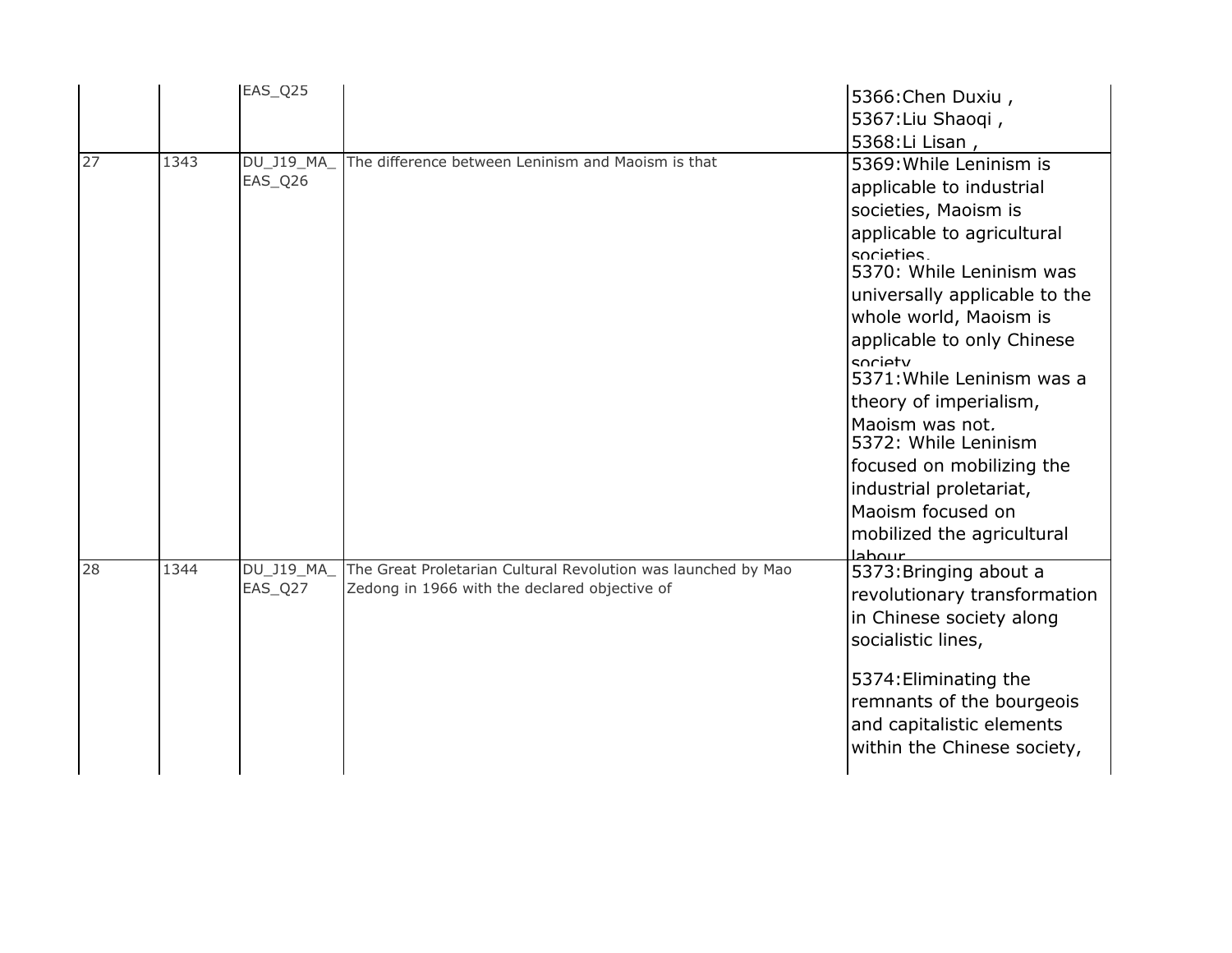|    |      |                       |                                                                                                                                | 5375: Destroying the<br>traditional Chinese society<br>based on traditional religion,<br>myths and superstitions,   |
|----|------|-----------------------|--------------------------------------------------------------------------------------------------------------------------------|---------------------------------------------------------------------------------------------------------------------|
|    |      |                       |                                                                                                                                | 5376: Empowering the<br>proletarian class of the<br>Chinese society,                                                |
| 29 | 1345 | DU_J19_MA_<br>EAS_Q28 | Who succeeded Mao Dezong after his death in 1976?                                                                              | 5377: Hua Guofeng,<br>5378: Deng Xiao Ping,<br>5379: Zhao Ziyang,<br>5380: Hu Yaobang,                              |
| 30 | 1346 | DU_J19_MA<br>EAS_Q29  | Four Modernizations which became the cornerstone of the policies<br>during the regime of Deng Xiao-ping, was first launched by | 5381: Zhou Enlai in 1963,<br>5382: Mao-Zedong in 1969,<br>5383: Hua Guofeng in 1977,<br>5384: Deng Xiaoping in 1978 |
| 31 | 1347 | DU_J19_MA_<br>EAS_Q30 | Japan was known as the following in the ancient times prior to its<br>name as Nihon.                                           | 5385: Kofun,<br>5386: Yayoi,<br>5387: Yamato,<br>5388: Jomon,                                                       |
| 32 | 1348 | DU_J19_MA_<br>EAS_Q31 | Buddhism was transmitted to Japan from Korea in                                                                                | 5389:4th century AD,<br>5390:5th century AD,<br>5391:6th century AD,<br>5392:7th century AD,                        |
| 33 | 1349 | DU_J19_MA_<br>EAS_Q32 | What percentage of the population was the Samurai during the<br>Tokugawa period?                                               | 5393:Two,<br>5394:Six,<br>5395: Twelve,<br>5396: Eighteen,                                                          |
| 34 | 1350 | DU_J19_MA_<br>EAS_Q33 | Shintoism, the folk religion of Japan, does NOT have the following<br>feature                                                  | 5397: Nature worship,<br>5398: Ancestor worship,<br>5399: Animism,<br>5400: Transmigration,                         |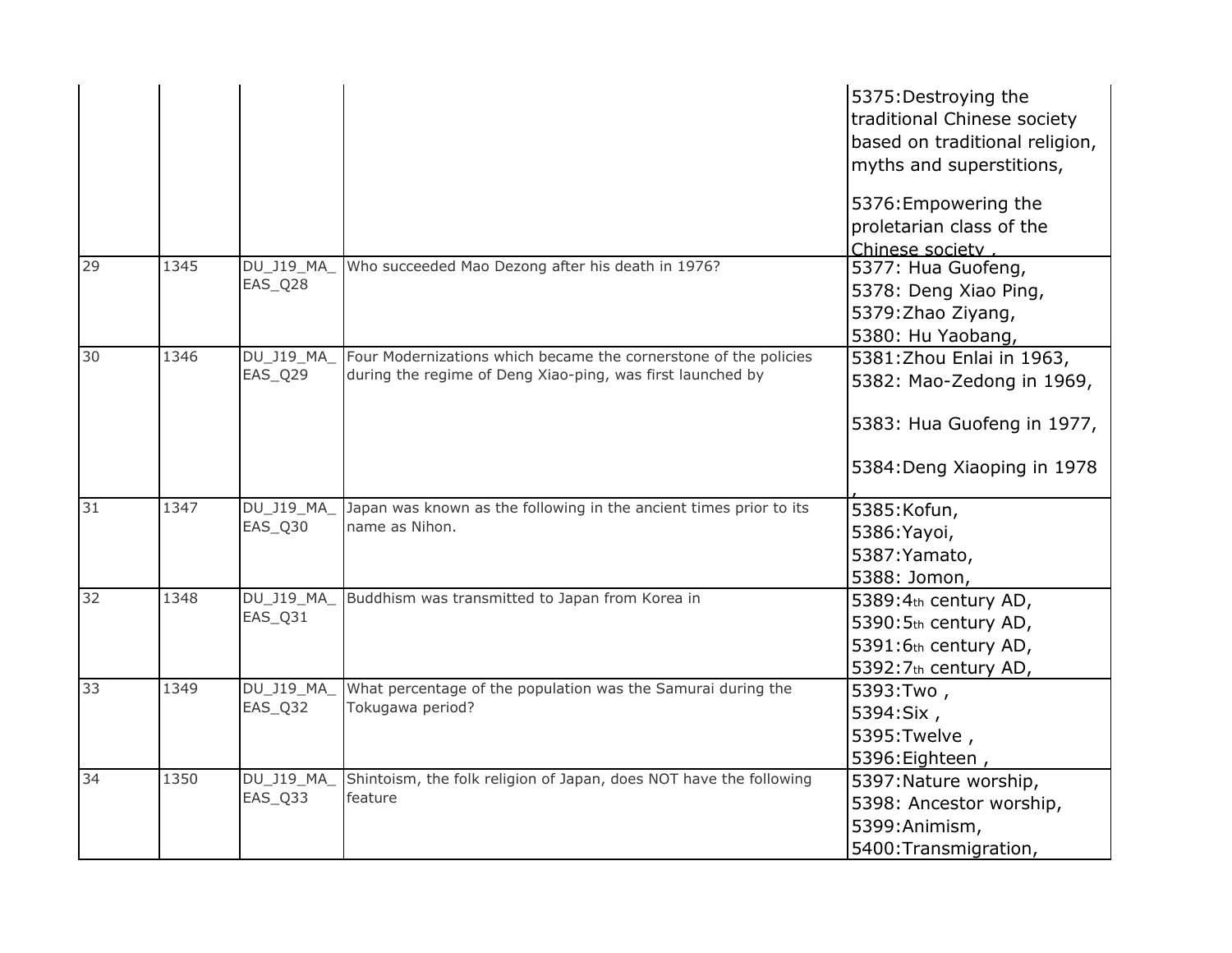| 35 | 1351 | DU_J19_MA_            | Rise of military rule in Japan in the 1930s was the result of | 5401: A constitutional          |
|----|------|-----------------------|---------------------------------------------------------------|---------------------------------|
|    |      | EAS_Q34               |                                                               | provision which made the        |
|    |      |                       |                                                               | military the final decision     |
|    |      |                       |                                                               | maker.                          |
|    |      |                       |                                                               | 5402: The imperialistic         |
|    |      |                       |                                                               | ambitions of the Japanese       |
|    |      |                       |                                                               | government,                     |
|    |      |                       |                                                               | 5403:An economic crisis in      |
|    |      |                       |                                                               | the 1930s,                      |
|    |      |                       |                                                               | 5404:An international           |
|    |      |                       |                                                               | environment after the first     |
|    |      |                       |                                                               | world war.                      |
| 36 | 1352 | DU_J19_MA_<br>EAS_Q35 | Korean peninsula was annexed to Japanese empire in the year   | 5405:1901,                      |
|    |      |                       |                                                               | 5406:1904,                      |
|    |      |                       |                                                               | 5407:1910,                      |
|    |      |                       |                                                               | 5408:1912,                      |
| 37 | 1353 | DU_J19_MA_            | Korean nationalist movement started in the year 1919 on       | $5409:1$ <sub>st</sub> January, |
|    |      | EAS_Q36               |                                                               | 5410:1st February,              |
|    |      |                       |                                                               | 5411:1st March,                 |
|    |      |                       |                                                               | 5412:1st May,                   |
| 38 | 1354 | DU_J19_MA_            | What is the official name of North Korea?                     | 5413: Republic of Korea,        |
|    |      | EAS_Q37               |                                                               | 5414: Democratic Republic of    |
|    |      |                       |                                                               | Korea,                          |
|    |      |                       |                                                               | 5415: Democratic People's       |
|    |      |                       |                                                               | Republic of Korea,              |
|    |      |                       |                                                               | 5416: People's Republic of      |
|    |      |                       |                                                               | Korea,                          |
| 39 | 1355 | DU_J19_MA_            | When did South Korea become a member of the Organization of   | 5417:1953,                      |
|    |      | EAS Q38               | Economic Cooperation and Development?                         | 5418:1964,                      |
|    |      |                       |                                                               | 5419:1978,                      |
|    |      |                       |                                                               | 5420:1996,                      |
| 40 | 1356 | DU_J19_MA_            | Kim Il-sung was the leader of                                 | 5421: North Korea,              |
|    |      | EAS_Q39               |                                                               | 5422: South Korea,              |
|    |      |                       |                                                               |                                 |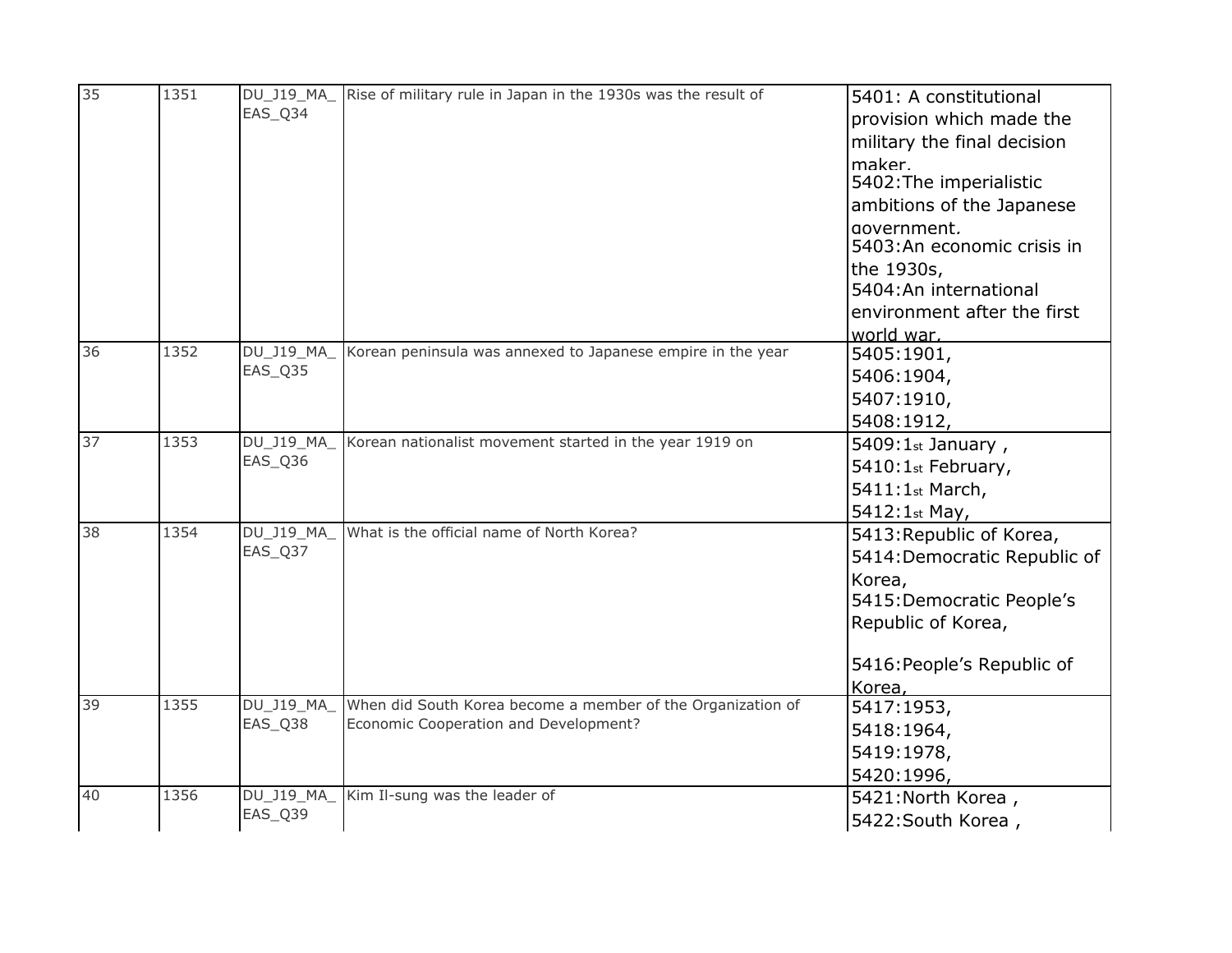|    |      |                             |                                                                  | 5423: Both North Korea and<br>South Korea,<br>5424: Neither North Korea<br>nor South Korea,                                                            |
|----|------|-----------------------------|------------------------------------------------------------------|--------------------------------------------------------------------------------------------------------------------------------------------------------|
| 41 | 1357 | DU_J19_MA_<br>EAS Q40       | The Great Wall of China was built to                             | 5425: Facilitate the traders<br>along the silk route,                                                                                                  |
|    |      |                             |                                                                  | 5426: To protect the Chinese<br>empire from the attacks<br>from the nomadic tribes,                                                                    |
|    |      |                             |                                                                  | 5427: For the purpose of<br>surveillance along the<br>borders.<br>5428: To prevent people of<br>the Chinese empire from<br>leaving the empire.         |
| 42 | 1358 | DU_J19_MA_<br>EAS_Q41       | Hong Kong was ceded to Britain under the following treaty:       | 5429: Treaty of Nanking in<br>1842,<br>5430: Treaty of Tianjin in<br>1858,<br>5431: Convention of Beijing<br>in 1860,<br>5432: Boxer protocol of 1899, |
| 43 | 1359 | <b>DU J19 MA</b><br>EAS_Q42 | The Taiping rebellion was inspired by the ideology of            | 5433: Buddhism,<br>5434: Neo-Confucianism,<br>5435: Taoism,<br>5436: Christianity,                                                                     |
| 44 | 1360 | DU_J19_MA_<br>EAS_Q43       | The primary emphasis of Self-Strengthening Movement in China was | 5437: Economic<br>modernization,<br>5438: Building military<br>strength,<br>5439: Political control of the<br>rebellious warlords,                     |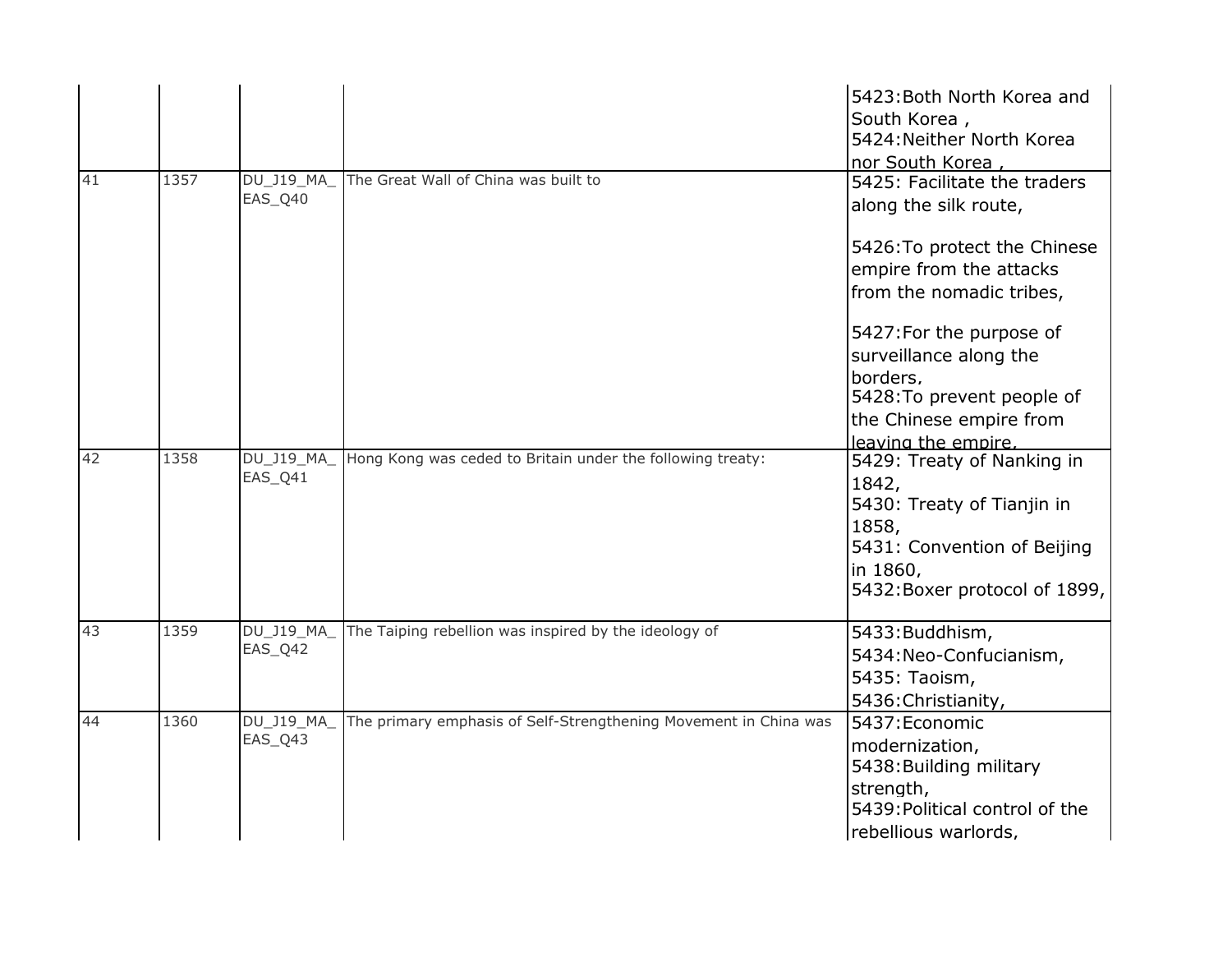|    |      |                             |                                                                    | 5440: Repulsing the western                                 |
|----|------|-----------------------------|--------------------------------------------------------------------|-------------------------------------------------------------|
| 45 | 1361 | <b>DU J19 MA</b>            | The May Fourth Movement of 1919 began in response to               | powers,                                                     |
|    |      | EAS Q44                     |                                                                    | 5441: The warlords' rule                                    |
|    |      |                             |                                                                    | after the collapse of the                                   |
|    |      |                             |                                                                    | Manchu dynasty and its                                      |
|    |      |                             |                                                                    | excesses in China.<br>5442: The increasing control          |
|    |      |                             |                                                                    | of China by the western                                     |
|    |      |                             |                                                                    | powers,<br>5443: The imposition of the<br>adverse terms and |
|    |      |                             |                                                                    | conditions by the victors of                                |
|    |      |                             |                                                                    | the first world war.<br>5444: The success of the            |
|    |      |                             |                                                                    | Bolshevik revolution under                                  |
|    |      |                             |                                                                    | the leadership of Lenin in                                  |
|    |      |                             |                                                                    | Russia.                                                     |
| 46 | 1362 | DU J19 MA                   | People's Republic of China was admitted into the United Nations in | 5445:1949,                                                  |
|    |      | EAS_Q45                     | the year                                                           | 5446:1956,                                                  |
|    |      |                             |                                                                    | 5447:1971,                                                  |
|    |      |                             |                                                                    | 5448:1978,                                                  |
| 47 | 1363 | <b>DU J19 MA</b><br>EAS_Q46 | The 'Gang of Four' in post Mao-China referred to                   | 5449: The anti-Mao faction in<br>the Chinese Communist      |
|    |      |                             |                                                                    | Party,                                                      |
|    |      |                             |                                                                    | 5450: The group of people                                   |
|    |      |                             |                                                                    | who were charged with                                       |
|    |      |                             |                                                                    | crimes during the Cultural                                  |
|    |      |                             |                                                                    | Revolution,                                                 |
|    |      |                             |                                                                    | 5451: The group which                                       |
|    |      |                             |                                                                    | conspired to eliminate Mao                                  |
|    |      |                             |                                                                    | as the leader.                                              |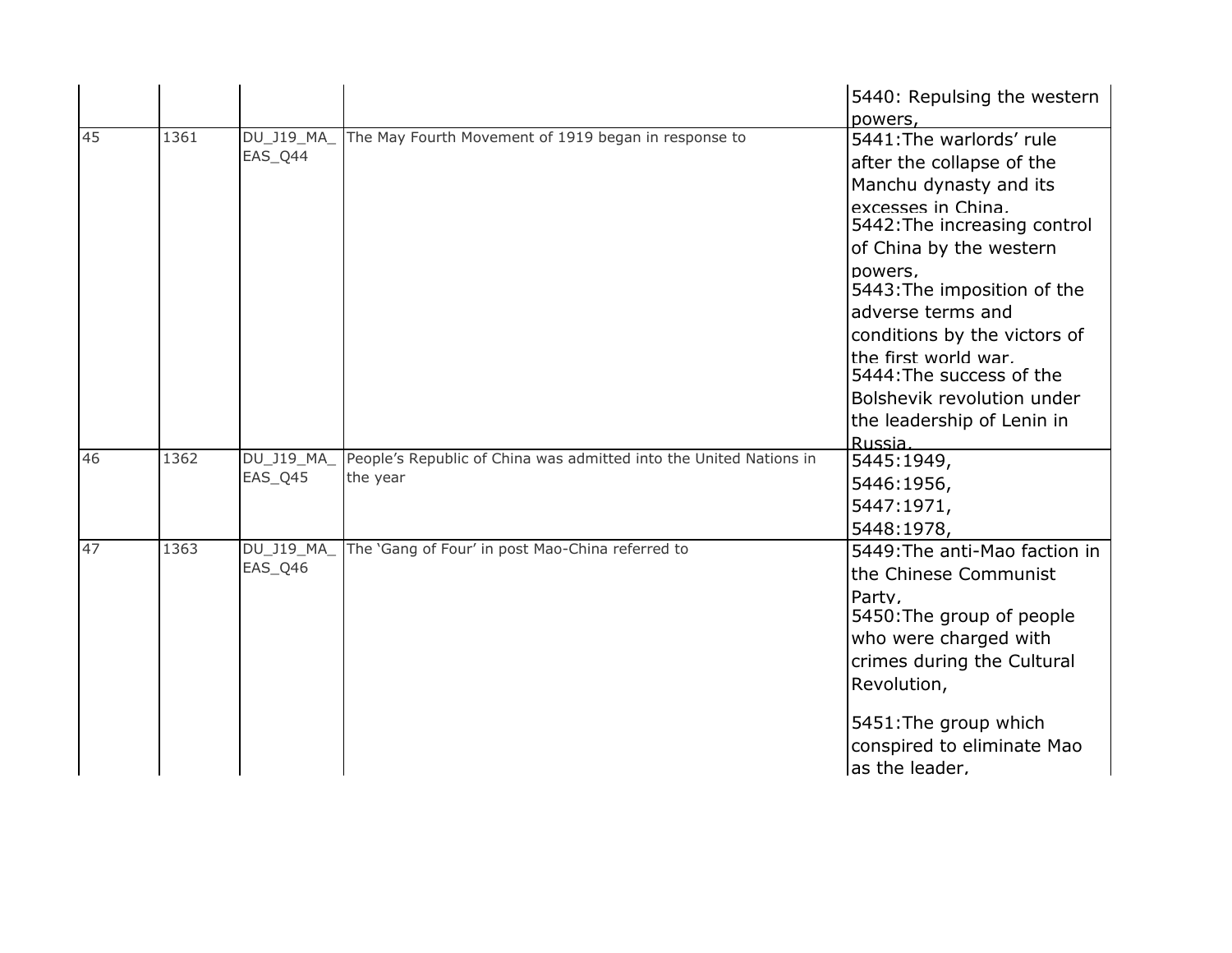|    |      |                       |                                                                                                                         | 5452: The group which<br>supported Deng Xiao-ping as<br>the leader of the Chinese<br>Communist Party, |
|----|------|-----------------------|-------------------------------------------------------------------------------------------------------------------------|-------------------------------------------------------------------------------------------------------|
| 48 | 1364 | DU_J19_MA_<br>EAS_Q47 | Tiananmen protest in China in 1989 was                                                                                  | 5453: A pro-democracy<br>movement,<br>5454:A pro-Mao movement,                                        |
|    |      |                       |                                                                                                                         | 5455:A pro-Deng movement,                                                                             |
|    |      |                       |                                                                                                                         | 5456:A pro-socialism<br>movement,                                                                     |
| 49 | 1365 | DU_J19_MA_            | Who were the only Europeans who were allowed to stay in Japan                                                           | 5457: The Portuguese,                                                                                 |
|    |      | EAS_Q48               | after the imposition of a ban on the entry of Europeans into Japan in<br>the mid-17th century                           | 5458: The Spaniards,                                                                                  |
|    |      |                       |                                                                                                                         | 5459: The Dutch,                                                                                      |
|    |      |                       |                                                                                                                         | 5460: The Britishers,                                                                                 |
| 50 | 1366 | DU_J19_MA_<br>EAS Q49 | Which of the following was the most important driving force behind<br>Japan's industrialization during the Meiji period | 5461: Shipbuilding industry,                                                                          |
|    |      |                       |                                                                                                                         | 5462: Railway industry,                                                                               |
|    |      |                       |                                                                                                                         | 5463: Textile industry,                                                                               |
|    |      |                       |                                                                                                                         | 5464: Machine industry,                                                                               |
| 51 | 1367 | DU_J19_MA_            | Universal suffrage in Japan was implemented in                                                                          | 5465:1889,                                                                                            |
|    |      | EAS_Q50               |                                                                                                                         | 5466:1899,                                                                                            |
|    |      |                       |                                                                                                                         | 5467:1925,                                                                                            |
|    |      |                       |                                                                                                                         | 5468:1947,                                                                                            |
| 52 | 1368 | DU_J19_MA_            | Which sea is named in South Korean national anthem?                                                                     | 5469: South China Sea,                                                                                |
|    |      | EAS_Q51               |                                                                                                                         | 5470: East Sea,                                                                                       |
|    |      |                       |                                                                                                                         | 5471: West Sea,                                                                                       |
|    |      |                       |                                                                                                                         | 5472: Yellow Sea,                                                                                     |
| 53 | 1369 | DU_J19_MA_            | Which is the highest mountain on the Korean Peninsula?                                                                  | 5473: Halla,                                                                                          |
|    |      | EAS_Q52               |                                                                                                                         | 5474: Baekdu,                                                                                         |
|    |      |                       |                                                                                                                         | 5475: Chiri,                                                                                          |
|    |      |                       |                                                                                                                         | 5476: Geumgang,                                                                                       |
| 54 | 1370 |                       | DU_J19_MA_ Economic Planning Board in South Korea was established by which                                              | 5477: Syngman Rhee,                                                                                   |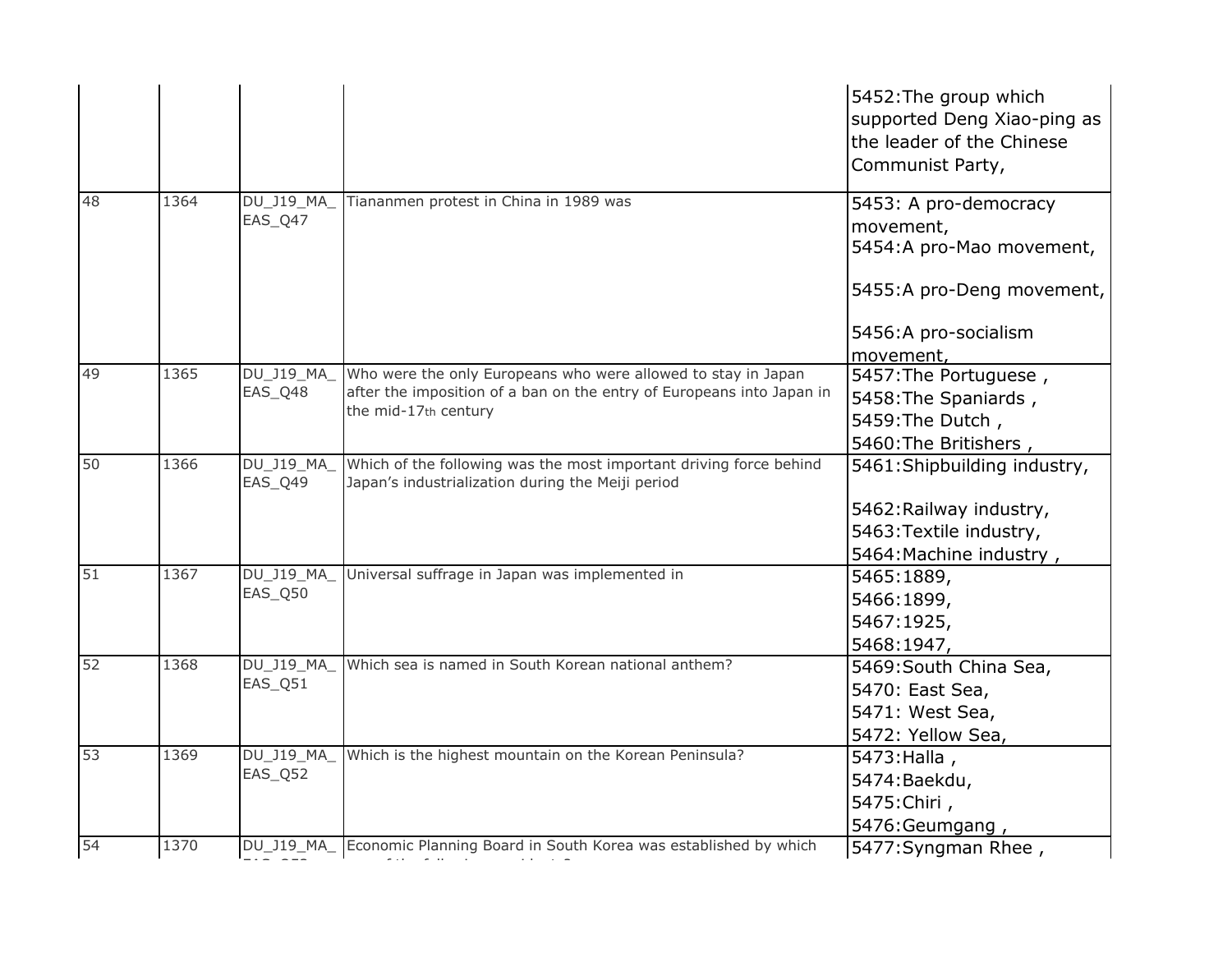|    |      | EAS_Q53               | one of the following presidents?                                                      | 5478: Kim Young-sam,<br>5479: Park Chung-hee,                                                         |
|----|------|-----------------------|---------------------------------------------------------------------------------------|-------------------------------------------------------------------------------------------------------|
|    |      |                       |                                                                                       | 5480: Chun Doo-hwan,                                                                                  |
| 55 | 1371 | DU_J19_MA<br>EAS_Q54  | The 2018 Winter Olympics in South Korea was held in which province<br>of the country? | 5481:Gangwon,                                                                                         |
|    |      |                       |                                                                                       | 5482: Jeju,                                                                                           |
|    |      |                       |                                                                                       | 5483: Gyeonggi,                                                                                       |
|    |      |                       |                                                                                       | 5484: Busan,                                                                                          |
| 56 | 1372 | DU J19_MA_<br>EAS_Q55 | Who wrote the short poem on Korea depicting it as the 'Lamp of the<br>East'?          | 5485: Sarojini Naidu,<br>5486: Rabindranath Tagore,                                                   |
|    |      |                       |                                                                                       | 5487: Subhash Chandra<br>Bose,<br>5488: Rahul Sankrityayan,                                           |
| 57 | 1373 | DU_J19_MA_<br>EAS_Q56 | Korea became independent from the Japanese colonial rule on?                          | 5489: July 11, 1945,<br>5490: August 15, 1945,<br>5491: August 19, 1945,<br>5492: September 09, 1945, |
| 58 | 1374 | DU_J19_MA_<br>EAS_Q57 | Which one of the following South Korean presidents was<br>assassinated?               | 5493: Syngman Rhee,<br>5494: Roh Tae-woo,<br>5495: Park Chung-hee,<br>5496: Chun Doo-hwan,            |
| 59 | 1375 | DU_J19_MA_<br>EAS_Q58 | Which South Korean president was awarded Nobel Peace prize?                           | 5497:Lee Myung-bak,<br>5498: Park Chung-hee,<br>5499: Kim Dae-jung,<br>5500:Kim Young-sam,            |
| 60 | 1376 | DU_J19_MA_<br>EAS_Q59 | The Korean term Segyehwa refers to which of the following?                            | 5501:Suicide by over work,<br>5502: Globalisation,                                                    |
|    |      |                       |                                                                                       | 5503: Nationalism,<br>5504: Communism,                                                                |
| 61 | 1377 | DU_J19_MA_            | The highest denomination of South Korean currency note is?                            | 5505:5000 won,                                                                                        |
|    |      | EAS_Q60               |                                                                                       | 5506:10,000 won,                                                                                      |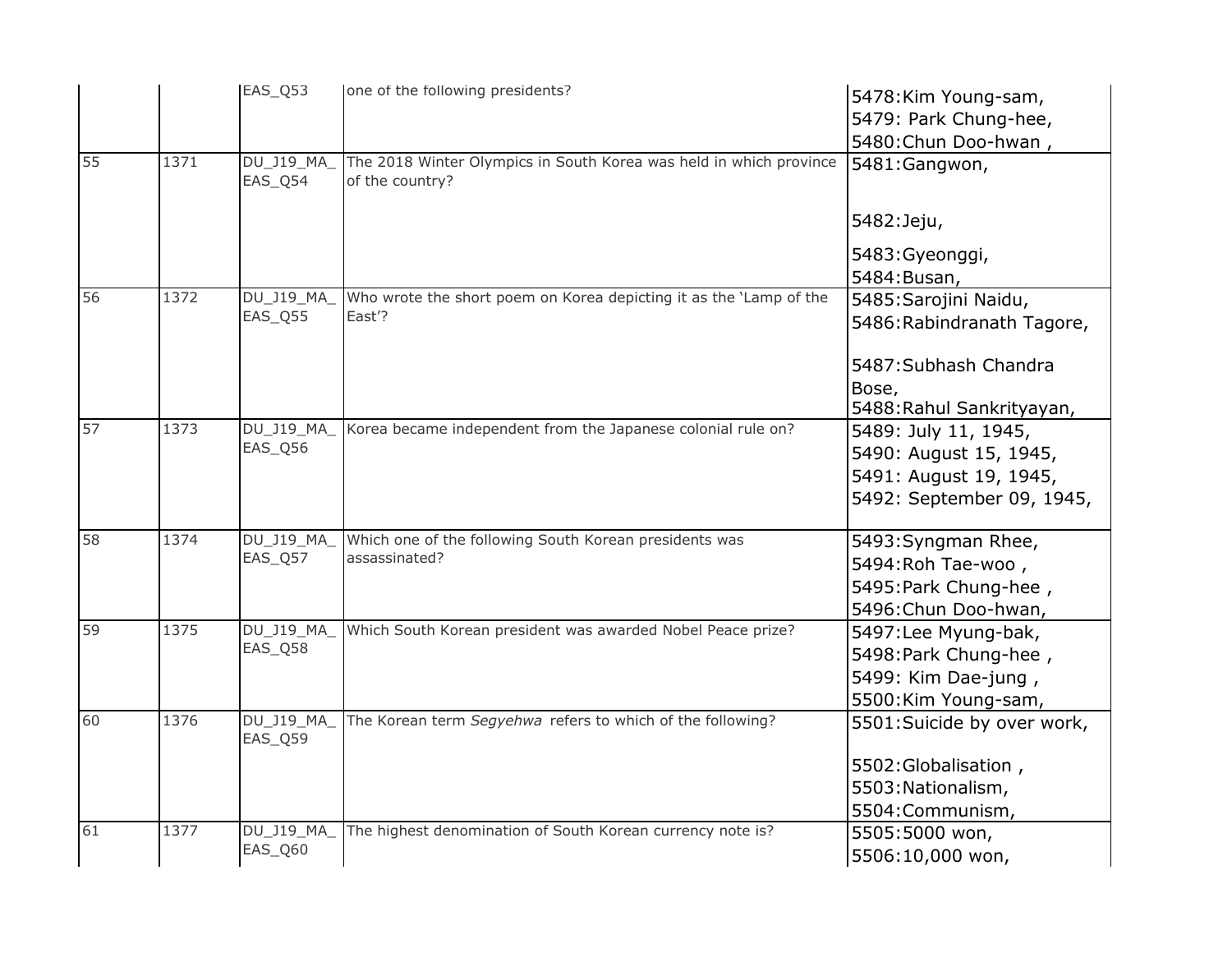|    |      |                   |                                                                     | 5507:50,000 won,             |
|----|------|-------------------|---------------------------------------------------------------------|------------------------------|
|    |      |                   |                                                                     | 5508:100,000 won,            |
| 62 | 1378 | $DU_$ J19_MA_     | The term 'eternal leader' is used for which North Korean leader?    | 5509:Kim Il-sung,            |
|    |      | EAS_Q61           |                                                                     | 5510:Kim Jong-il,            |
|    |      |                   |                                                                     | 5511:Kim Jong-un,            |
|    |      |                   |                                                                     | 5512:Kim Jong-nam,           |
| 63 | 1379 | DU_J19_MA_        | In which year did North Korea became the member of Non-Aligned      | 5513:1966,                   |
|    |      | EAS_Q62           | Movement?                                                           | 5514:1972,                   |
|    |      |                   |                                                                     | 5515:1975,                   |
|    |      |                   |                                                                     | 5516:1980,                   |
| 64 | 1380 | DU_J19_MA_        | When did South Korea become a full-fledged member of the United     | 5517:1953,                   |
|    |      | EAS_Q63           | Nations?                                                            | 5518:1948,                   |
|    |      |                   |                                                                     | 5519:1991,                   |
|    |      |                   |                                                                     | 5520:1993,                   |
| 65 | 1381 | DU_J19_MA_        | The Juche ideas of North Korea represent which of the following?    | 5521:Self-reliance,          |
|    |      | EAS_Q64           |                                                                     | 5522: Settling bilateral     |
|    |      |                   |                                                                     | disputes,                    |
|    |      |                   |                                                                     | 5523: Spreading communism,   |
|    |      |                   |                                                                     | 5524: Military alliance with |
|    |      |                   |                                                                     | neighbouring countries,      |
| 66 | 1382 | <b>DU_J19_MA_</b> | The first meeting of highest level leaders of North and South Korea | 5525:1972,                   |
|    |      | EAS_Q65           | happened in which year?                                             | 5526:1992,                   |
|    |      |                   |                                                                     | 5527:2000,                   |
|    |      |                   |                                                                     | 5528:2018,                   |
| 67 | 1383 | DU_J19_MA_        | Which dynasty in Korea collaborated with the Chinese Tang dynasty   | 5529: Gaya,                  |
|    |      | EAS_Q66           | to defeat other kingdoms on the Korean Peninsula?                   | 5530: Goguryeo,              |
|    |      |                   |                                                                     | 5531:Koryo,                  |
|    |      |                   |                                                                     | 5532: Silla,                 |
| 68 | 1384 | $DU_$ J19_MA_     | The acronym KOTRA refers to which of the following institutions?    | 5533: Korea Tourism Agency   |
|    |      | EAS_Q67           |                                                                     |                              |
|    |      |                   |                                                                     | 5534: Korea Trade-           |
|    |      |                   |                                                                     | <b>Investment Promotion</b>  |
|    |      |                   |                                                                     | Agency,                      |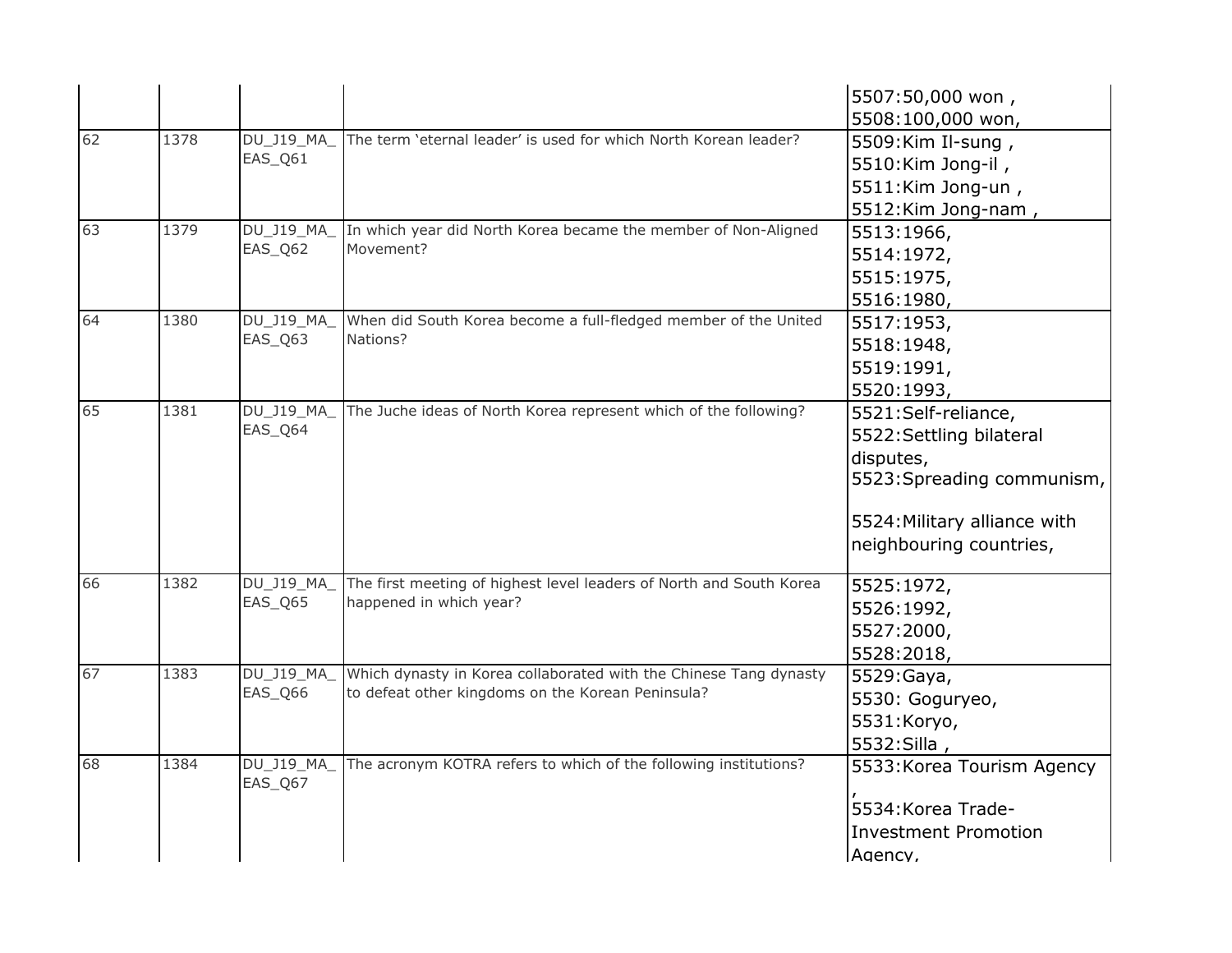|    |      |                       |                                                                                 | 5535: Korea Textile Research<br>Association, |
|----|------|-----------------------|---------------------------------------------------------------------------------|----------------------------------------------|
|    |      |                       |                                                                                 | 5536: Korea Timber                           |
|    |      |                       |                                                                                 | Research Agency,                             |
| 69 | 1385 | DU_J19_MA_<br>EAS Q68 | The Saemaul Undong movement in South Korea refers to which of<br>the following? | 5537: Communist uprising,                    |
|    |      |                       |                                                                                 | 5538: Promotion of                           |
|    |      |                       |                                                                                 | Christianity,                                |
|    |      |                       |                                                                                 | 5539: Rural development                      |
|    |      |                       |                                                                                 | programme,                                   |
|    |      |                       |                                                                                 | 5540: Widow remarriage                       |
|    |      |                       |                                                                                 | programme,                                   |
| 70 | 1386 | DU_J19_MA_<br>EAS Q69 | Gaeseong Industrial Zone refers to which of the following?                      | 5541: China-North Korea                      |
|    |      |                       |                                                                                 | economic cooperation,                        |
|    |      |                       |                                                                                 | 5542: Russia-North Korea                     |
|    |      |                       |                                                                                 | economic cooperation,                        |
|    |      |                       |                                                                                 | 5543: Japan-North Korea                      |
|    |      |                       |                                                                                 | economic cooperation,                        |
|    |      |                       |                                                                                 | 5544: Inter-Korean economic                  |
|    |      |                       |                                                                                 | cooperation,                                 |
| 71 | 1387 | DU_J19_MA_<br>EAS Q70 | What is the name of North Korean currency?                                      | 5545: Korean People's Won,                   |
|    |      |                       |                                                                                 | 5546: Korean People's Bon,                   |
|    |      |                       |                                                                                 | 5547: Korean People's Yuan,                  |
|    |      |                       |                                                                                 | 5548: Korean People's Hyan,                  |
| 72 | 1388 | DU_J19_MA             | Who has been the first North Korean highest level leader to visit               | 5549: Kim Jong-il,                           |
|    |      | EAS_Q71               | South Korea?                                                                    | 5550:Kim Jong-un,                            |
|    |      |                       |                                                                                 | 5551:Kim Il-sung,                            |
|    |      |                       |                                                                                 | 5552: Kim Jong-nam,                          |
| 73 | 1389 | $DU_J19_MA$           | Which one of the following presidents of South Korea did not visit              | 5553: Moon jae-in,                           |
|    |      | EAS_Q72               | North Korea?                                                                    | 5554: Roh Moo-hyun,                          |
|    |      |                       |                                                                                 | 5555: Kim Dae-jung,                          |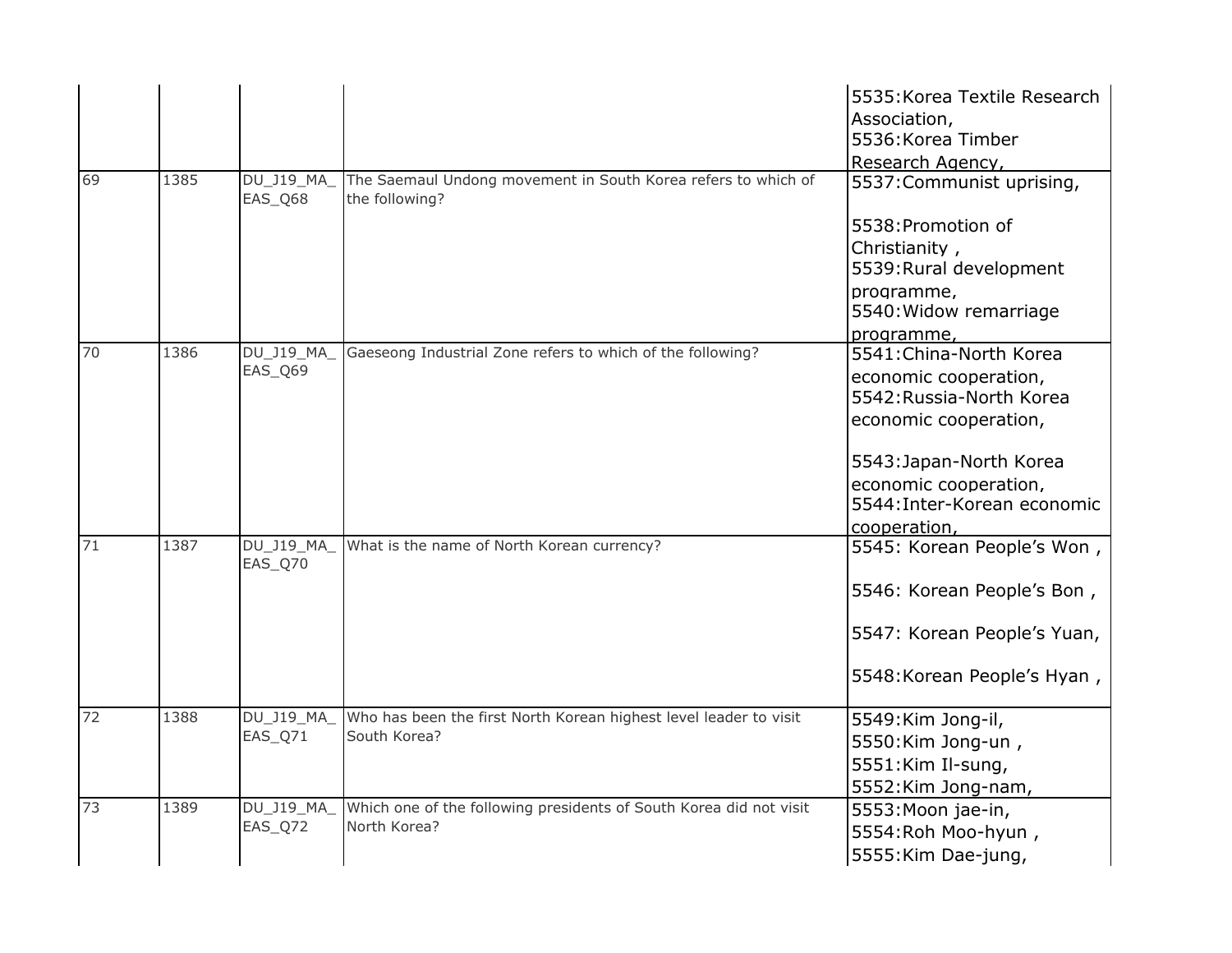|    |      |                       |                                                                               | 5556: Lee Myung-bak, |
|----|------|-----------------------|-------------------------------------------------------------------------------|----------------------|
| 74 | 1390 | DU_J19_MA_<br>EAS_Q73 | The 'New Southern Policy' is associated with which South Korean<br>president? | 5557: Lee Myung-bak, |
|    |      |                       |                                                                               | 5558: Moon Jae-in,   |
|    |      |                       |                                                                               | 5559: Park Geun-hye, |
|    |      |                       |                                                                               | 5560: Kim Dae-jung,  |
| 75 | 1391 | <b>DU J19 MA</b>      | How many number of times had North Korea tested its nuclear                   | 5561:Seven times,    |
|    |      | EAS_Q74               | devises till 2018?                                                            | 5562: Four times,    |
|    |      |                       |                                                                               | 5563: Six times,     |
|    |      |                       |                                                                               | 5564: Eight times,   |
| 76 | 1392 | DU_J19_MA_            | The Korean shrine for Queen Heo Hwang-ok is located in which place            | 5565: Nagpur,        |
|    |      | EAS_Q75               | in India?                                                                     | 5566: Ujjain,        |
|    |      |                       |                                                                               | 5567: Ayodhya,       |
|    |      |                       |                                                                               | 5568: Varanasi,      |
| 77 | 1393 | DU_J19_MA_            | Which Country launched the Transat satellite to monitor the global            | 5569: Japan,         |
|    |      | EAS_Q76               | carbon emission?                                                              | 5570: India,         |
|    |      |                       |                                                                               | 5571: China,         |
|    |      |                       |                                                                               | 5572: Russia,        |
| 78 | 1394 | DU_J19_MA_            | Tsai ying wen elected as the first woman president of ------- in 2016         | 5573: Taiwan,        |
|    |      | EAS_Q77               |                                                                               | 5574: South Korea,   |
|    |      |                       |                                                                               | 5575: Singapore,     |
|    |      |                       |                                                                               | 5576: Thailand,      |
| 79 | 1395 | DU_J19_MA_            | The 2018 Shanghai co operation organization (SCO) summit held in              | 5577: Azerbaijan,    |
|    |      | EAS_Q78               |                                                                               | 5578: Uzbekistan,    |
|    |      |                       |                                                                               | 5579: Kyrgyzstan,    |
|    |      |                       |                                                                               | 5580: China,         |
| 80 | 1396 | <b>DU J19 MA</b>      | Which sea is close to Korea?                                                  | 5581: Black Sea,     |
|    |      | EAS_Q79               |                                                                               | 5582: Red Sea,       |
|    |      |                       |                                                                               | 5583: Yellow Sea,    |
|    |      |                       |                                                                               | 5584: Baltic Sea,    |
| 81 | 1397 | DU_J19_MA_            | G 20 summit in 2016 was held in which Chinese city                            | 5585: Hangzhou,      |
|    |      | EAS_Q80               |                                                                               | 5586: Shanghai,      |
|    |      |                       |                                                                               | 5587: Beijing,       |
|    |      |                       |                                                                               | 5588: Nanjing,       |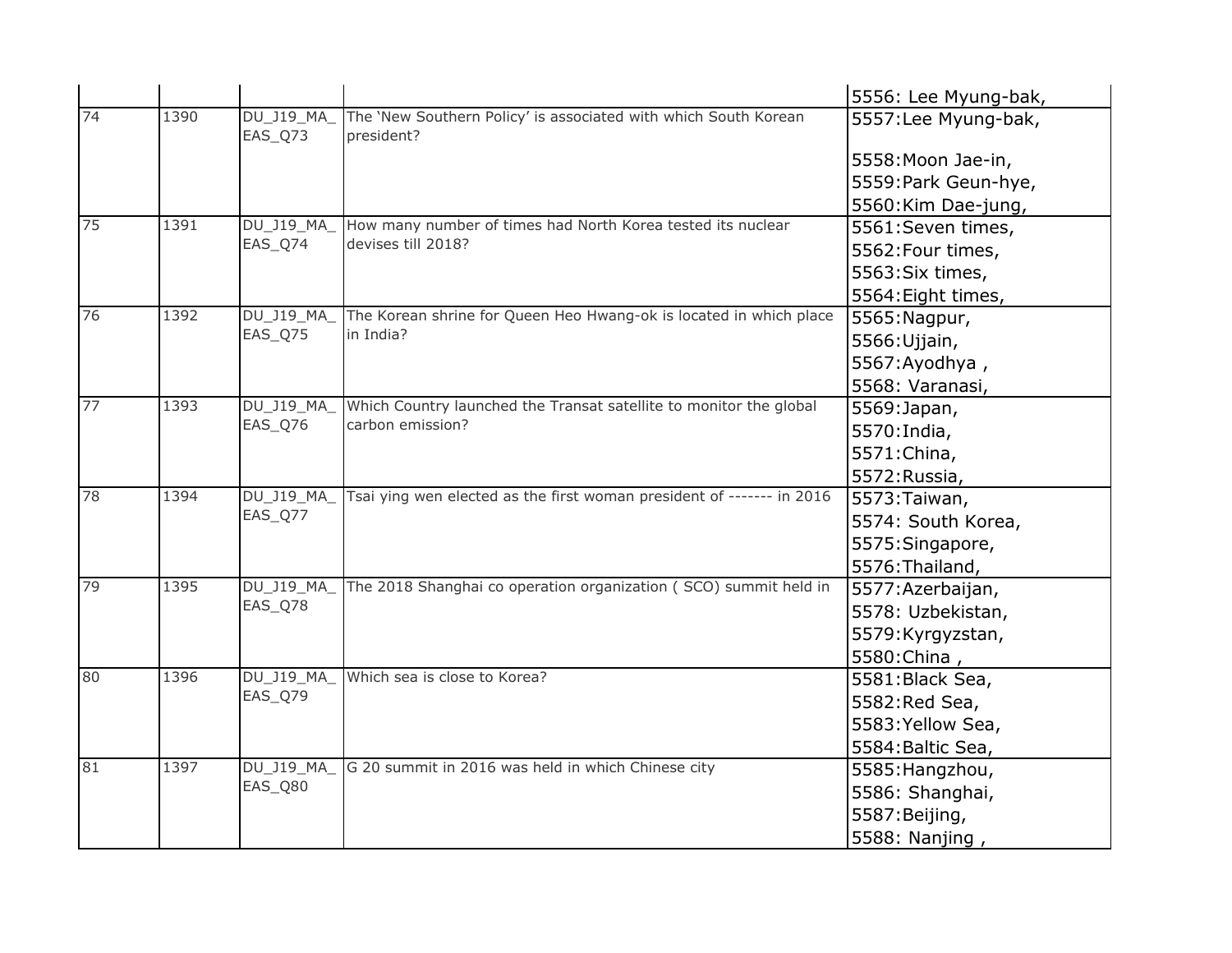| 82 | 1398 | <b>DU J19 MA</b><br>EAS_Q81 | The Senkaku island dispute is between                  | 5589: Japan and Korea,                                                                                                       |
|----|------|-----------------------------|--------------------------------------------------------|------------------------------------------------------------------------------------------------------------------------------|
|    |      |                             |                                                        | 5590: China and Japan,                                                                                                       |
|    |      |                             |                                                        | 5591: China and Taiwan,<br>5592: China and South Korea,                                                                      |
| 83 | 1399 | DU_J19_MA_<br>EAS_Q82       | AIIB stands for                                        | 5593: Asian Infrastructure<br>Investment Bank,                                                                               |
|    |      |                             |                                                        | 5594: Asian Institution<br>Investment Bank,<br>5595: Asian Indian<br>Investment Bank,<br>5596: All India Investment<br>Bank, |
| 84 | 1400 | DU_J19_MA_<br>EAS_Q83       | The New youth magazine established in 1915 in          | 5597: China,<br>5598: Japan,<br>5599: South Korea,<br>5600: Taiwan,                                                          |
| 85 | 1401 | <b>DU J19 MA</b><br>EAS_Q84 | The Shanghai Communique was signed between             | 5601: China and America,<br>5602: China and Japan,<br>5603: Japan and South<br>Korea,<br>5604: China and Taiwan,             |
| 86 | 1402 | DU_J19_MA_<br>EAS_Q85       | The Japanese Parliament is Known as                    | 5605: Diet,<br>5606: Legislative Yuan,<br>5607: Parliament,<br>5608: Japanese congress,                                      |
| 87 | 1403 | DU_J19_MA_<br>EAS_Q86       | Through 'Great Fire Wall' China regulates its          | 5609: Internet traffic,<br>5610: Pollution level,<br>5611: Vehicular traffic,<br>5612: None of these,                        |
| 88 | 1404 | DU_J19_MA_<br>EAS_Q87       | Which of the events occurred first in Chinese history? | 5613: Building of the Great<br>Wall,                                                                                         |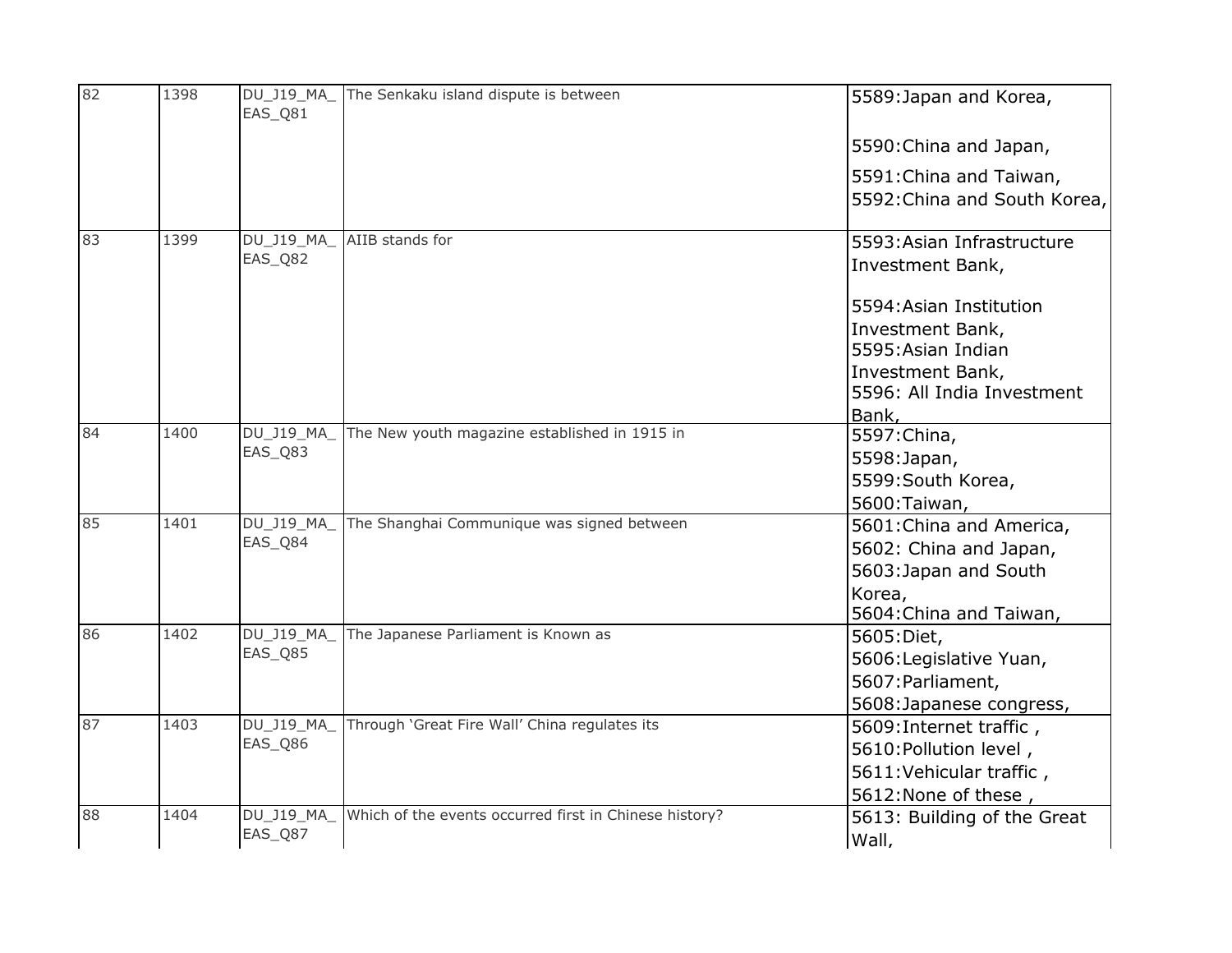|                |      |                       |                                                              | 5614: Developing a system<br>of writing,<br>5615: Beginning of<br>Confucianism,<br>5616: Collapse of the Han<br>rulers,                                                                                                                                                               |
|----------------|------|-----------------------|--------------------------------------------------------------|---------------------------------------------------------------------------------------------------------------------------------------------------------------------------------------------------------------------------------------------------------------------------------------|
| 89             | 1405 | DU J19_MA_<br>EAS_Q88 | Which country is not part of the ASEAN?                      | 5617: Cambodia,<br>5618: Brunei,<br>5619:Laos,<br>5620: Timor-Leste,                                                                                                                                                                                                                  |
| 0 <sup>6</sup> | 1406 | DU_J19_MA_<br>EAS_Q89 | Which country is the biggest trading partner of ASEAN?       | 5621:US,<br>5622: Japan,<br>5623: China,<br>5624: India,                                                                                                                                                                                                                              |
| 91             | 1407 | DU_J19_MA_<br>EAS_Q90 | Which country is not part of the East Asia Summit?           | 5625: Australia,<br>5626: India,<br>5627: Russia,<br>5628: Pakistan,                                                                                                                                                                                                                  |
| 92             | 1408 | DU_J19_MA_<br>EAS_Q91 | China opened its first overseas military base in             | 5629: Somalia,<br>5630: Maldives,<br>5631: Sri Lanka,<br>5632: Djibouti,                                                                                                                                                                                                              |
| 93             | 1409 | DU_J19_MA_<br>EAS_Q92 | Which is the correct sequence of Chinese leaders since 1949? | 5633: Mao Zedong, Hua<br>Guofeng, Deng Xiaoping,<br>Jiang Zemin, Hu Jintao, Xi<br>Jinning.<br>5634: Mao Zedong, Deng<br>Xiaoping, Hua Guofeng,<br>Jiang Zemin, Hu Jintao, Xi<br>Jinnina.<br>5635: Mao Zedong, Hu<br>Yaobang, Deng Xiaoping,<br>Jiang Zemin, Hu Jintao, Xi<br>Jinnina. |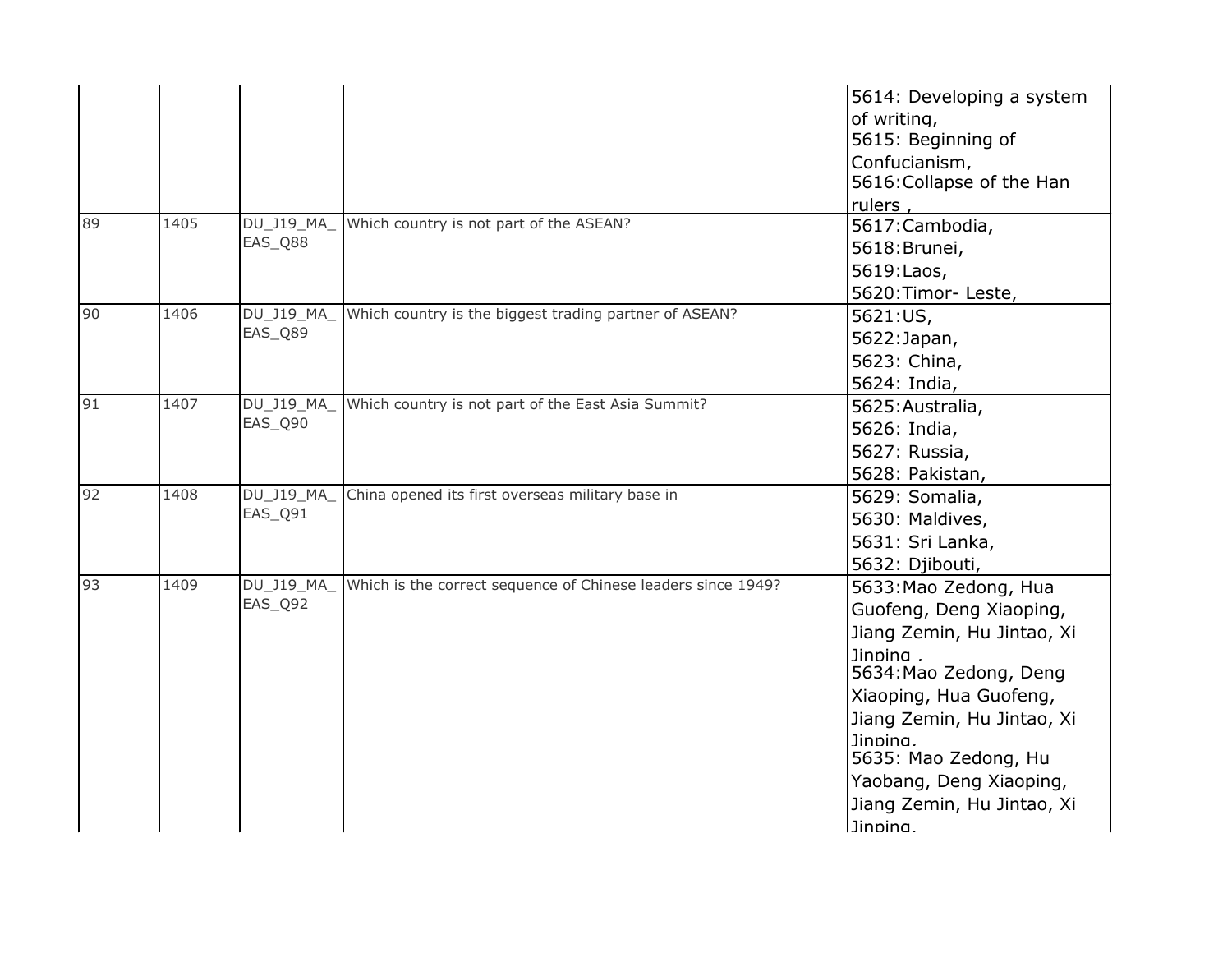|    |      |                              |                                                                                                                                                                   | 5636: Mao Zedong, Deng<br>Xiaoping, Hu Yaobang, Jiang                                                                                                                        |
|----|------|------------------------------|-------------------------------------------------------------------------------------------------------------------------------------------------------------------|------------------------------------------------------------------------------------------------------------------------------------------------------------------------------|
|    |      |                              |                                                                                                                                                                   | Zemin, Hu Jintao, Xi Jinping,                                                                                                                                                |
| 94 | 1410 | DU_J19_MA_<br>EAS_Q93        | Which of the following is the native religion of Japan                                                                                                            | 5637: Taoism,<br>5638: Shamanism,<br>5639: Shintoism,<br>5640: Zen,                                                                                                          |
| 95 | 1411 | DU_J19_MA<br>EAS_Q94         | Hong Kong was returned to China in                                                                                                                                | 5641:1978,<br>5642:1949,<br>5643:1997,<br>5644:1996,                                                                                                                         |
| 96 | 1412 | DU_J19_MA_<br><b>EAS_Q95</b> | The Belt and Road initiative of China is not associated with                                                                                                      | 5645: Trade corridors,<br>5646: Investment and<br>infrastructure cooperation,<br>5647: Maritime connectivity,                                                                |
| 97 | 1413 | DU_J19_MA_<br>EAS_Q96        | What is Taiwan's currency called?                                                                                                                                 | 5648: Defence Policy,<br>5649: New Taiwan Dollar,<br>5650: Dollar,<br>5651: Yuan,<br>5652: Yen,                                                                              |
| 98 | 1414 | DU_J19_MA_<br>EAS_Q97        | The China Post is a News Paper published in                                                                                                                       | 5653: China,<br>5654: Taiwan,<br>5655: Japan,<br>5656: South Korea,                                                                                                          |
| 99 | 1415 | DU_J19_MA_<br>EAS_Q98        | What was the social movement that destroyed and disrupted many of<br>Socio, cultural and political life and threw the country in to anarchy<br>between 1966-1976? | 5657: The Great Proletarian<br>Cultural Revolution,<br>5658: Opening up and<br>Reform Programme,<br>5659: Two whatever policy<br>of Hua Guofeng,<br>5660: Peasant Rebellion, |